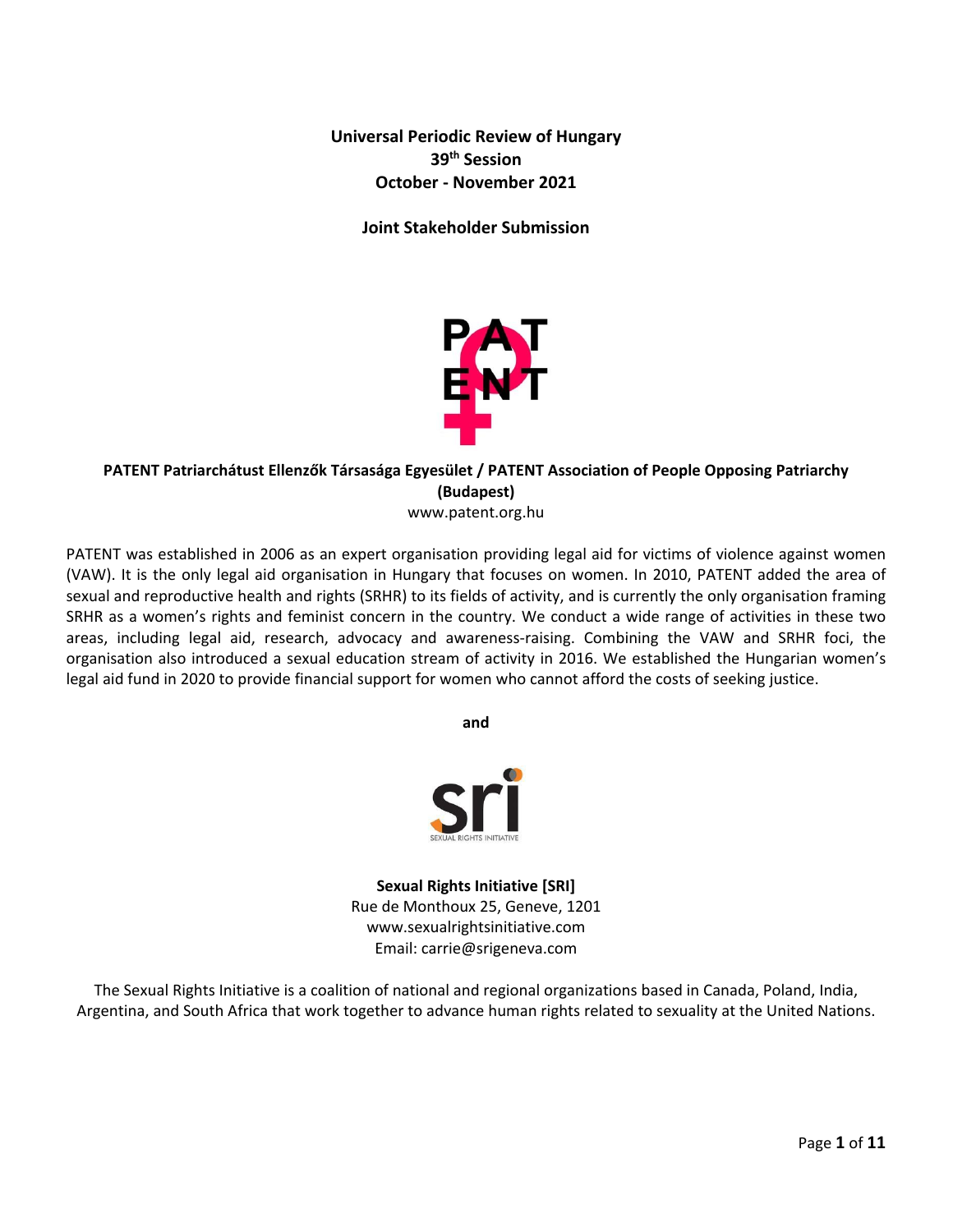**Key words:** women'<sup>s</sup> human rights; sexual and reproductive health and rights; contraception; emergency contraception; abortion; pregnancy termination; compulsory abortion counselling; medical abortion; pregnancy and childbirth; sterilisation; assisted reproductive services; sexual education

### **Executive Summary**

- 1. On the subject of women'<sup>s</sup> and girls' sexual and reproductive health and rights, none of the recommendations accepted in the previous cycle of Hungary'<sup>s</sup> UPR have been thoroughly implemented; notably, in several fields, matters took <sup>a</sup> turn for the worse. The state incentivises creation of large families, preferably by middle-class, married, heterosexual parents – even if the types of stimulus, restrictions and ideology employed to achieve this, results in significant human rights concerns and violations.
- 2. In this submission, we highlight three fields in which human rights have not improved or deteriorated since the previous cycle: preventing and terminating unwanted pregnancy; pregnancy and birthing; and sterilisation and assisted reproductive services.

## **I.1. Preventing and terminating unwanted pregnancy**

- 1. The state is obligated to subsidize contraception under the law (1992. LXXIX. 2/a), however, to our knowledge, **no contraceptive is subsidised** in Hungary. Contraception is expensive, and there is no data on how many individuals benefit from subsidised access.
- 2. Women without high school education (and consequently, worse economic conditions) have 7,5 times more abortions than women with higher education<sup>1</sup>. This is due to many factors, including: having less access to information about **contraceptive methods**; they **cannot afford contraception**; and they **cannot afford <sup>a</sup> child or additional children**, regardless of whether they would want to keep their pregnancy.
- 3. Regarding the lack of information on contraceptive methods, it is important to note that **comprehensive sexuality education does not exist** in Hungarian public education. Instead, there is <sup>a</sup> curriculum on 'educating for family life', which exists as <sup>a</sup> subject of its own and is also mainstreamed into the curriculum of other subjects. It is geared towards an abstinence approach; frames contraception as girls' responsibility; promotes motherhood as the purpose of <sup>a</sup> girl'<sup>s</sup> life; takes <sup>a</sup> purely biological approach to sexual life; contains nothing about sexual violence-prevention (no mention of mutuality and consent); and contains little about intimate partner violence-prevention, taking an ignorant approach that frames it as individual aberration rather than <sup>a</sup> form of gender-based violence and an outcome of patriarchy and gender inequality.
- 4. **Economic hardships can also account for pregnancy-termination,** even if the woman would prefer carrying the pregnancy to term. There is no significant long-term financial support for child-rearing (only in the early period through CSED, GYED and GYES<sup>2</sup>). While the state is incentivising childbirth and establishing large families (e.g. loan benefits for married couples if they contract to have 3 children), once those children are born, the state leaves families and single parents behind with the long-term burden of raising children. Monthly state allowances for families raising children is extremely low, ranging from €32 (1 child) to €46 (3+children), and €62 to €70 for chronically ill and children with disabilities.<sup>3</sup> Single-parent households do not receive <sup>a</sup> significantly higher support compared to households supported by two working parents, and 35% of single-headed households (typically female-headed) live in poverty. 4 There is not enough childcare

<sup>1</sup> [http://www.ksh.hu/apps/shop.kiadvany?p\\_kiadvany\\_id=1028828&p\\_temakor\\_kod=KSH&p\\_lang=h](http://www.ksh.hu/apps/shop.kiadvany?p_kiadvany_id=1028828&p_temakor_kod=KSH&p_lang=hu)u , p.13

<sup>&</sup>lt;sup>2</sup> CSED: Csecsemőgondozási díj/Newborn care allowance (up to 5.5 months); GYED: Gyermekgondozási díj/Infant care allowance (typically up to 2 years); GYES: Gyermekgondozási segély/Infant care benefit (for stay at home parent, typically up to 3 years).

<sup>3</sup> <https://officina.hu/belfoeld/38-csaladi-potlek>

<sup>4</sup> <https://demografia.hu/kiadvanyokonline/index.php/demografia/article/view/2768/2674>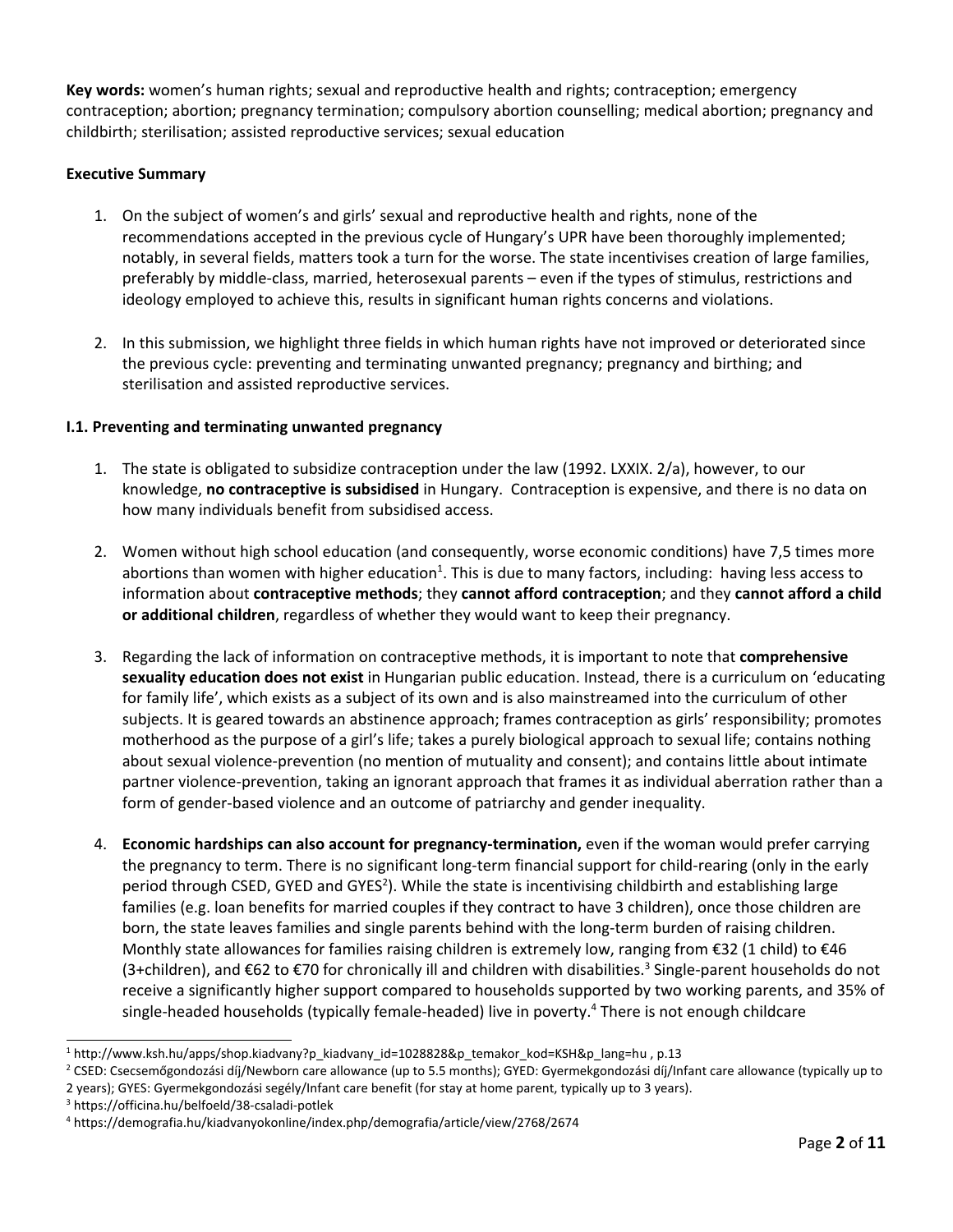infrastructure, which makes working full-time and earning enough to support children unfeasible for many. All this results in many women terminating not only unwanted, but also wanted pregnancies; and women who are mothers staying with their abusive partners for <sup>a</sup> well-founded fear of impoverishment should they leave and raise their children alone, especially if they relied on the offer of joint loan incentives from the state.

- 5. Despite its risks and side effects, hormonal, **medical contraception is routinely prescribed** to women and young, developing girls with any type of gynecological complaints as <sup>a</sup> one-size-fits-all approach. Any other medication with such high incidence of serious side effects would fall under more scrutiny, had these effects also threatened men'<sup>s</sup> health.
- 6. In 2015, the European Commission decided that the emergency contraception ellaOne can be available overthe-counter in the EU<sup>5</sup>, while Hungary remained one of the few EU member states that **kept the 72-hour pill upon prescription**. The prescription is often hard to obtain, as the practices and guidelines followed by healthcare providers vary widely: some make it conditional upon <sup>a</sup> gynecological examination, some don't; some GPs state that as GPs, they are not authorised to issue <sup>a</sup> prescription, however, some do; and some hospitals are authorised points of emergency, some aren't. Though no public statement is available on measures taken to this effect, women report that accessing emergency contraception is becoming increasingly complicated in recent years: fewer hospitals are allowed to prescribe it, and the prescription is not instantly made available. Given the time-sensitive nature of the pill, it is highly distressing that one may not be sure whether and how she can obtain <sup>a</sup> prescription, and may have to visit several different providers before she might obtain one. Emergency contraception is also disproportionately and extremely expensive and there is no financial support provided by the state.
- 7. In Hungary, **only surgical abortion** is available. Although in 2012 the EU-wide registered abortion pill Medabon received <sup>a</sup> marketing authorization in Hungary, the respective ministry decided that supply, production and needless to say, state-subsidy will not be taking place, thus ending medical abortion access and availability.<sup>6</sup> Numerous European countries (the United Kingdom, the Netherlands, Sweden, Austria, Belgium, Denmark, Finland, and Germany) have granted access to medical abortion. It has also been declared safe, acceptable, and empowering by the WHO.<sup>7</sup> Medical abortion can be safely done via two sets of pills: Mifepristone and Misoprostol. Both medicines are on the Core Model List of Essential Medicines by the WHO, and neither are available in Hungary<sup>8</sup>. Medical abortion done in the first 59 days of the pregnancy was proven to be 98% effective<sup>9</sup> and safer than regular childbirth<sup>10</sup>.
- 8. Despite these numbers, in 2012 the Hungarian government declared that they do not support the pills to enter the Hungarian health care system, basing their argument on false information in denial of the above. The reasoning provided was that this restriction protects women from the responsibility and shock of taking these pills, and the government expressed their concerns that should medical abortion become available, the number of abortions would increase as women would take abortions less seriously. In reality, the state prefers women to undergo invasive procedures if they opt to terminate <sup>a</sup> pregnancy, rather than granting them the option of <sup>a</sup> safer and less painful method. This can be easily interpreted as <sup>a</sup> manner of 'punishment' for not carrying <sup>a</sup> pregnancy to term.

<sup>5</sup> <https://www.ec-ec.org/european-commission-decision-grants-120-million-women-direct-access-to-ellaone/>

<sup>6</sup> See in Hungarian: <http://abortusz.info/tenyek-az-abortuszrol/item/252-abortusztabletta-1>

<sup>7</sup> WHO: [ttps://apps.who.int/iris/bitstream/handle/10665/332334/WHO-SRH-20.11-eng.pdf?sequence=1&isAllowed=y](https://apps.who.int/iris/bitstream/handle/10665/332334/WHO-SRH-20.11-eng.pdf?sequence=1&isAllowed=y)

<sup>8</sup> WHO: <https://apps.who.int/iris/handle/10665/325771>

<sup>9</sup> See research: <https://www.ncbi.nlm.nih.gov/pmc/articles/PMC3766037/>

<sup>&</sup>lt;sup>10</sup>WHO: <https://www.who.int/news-room/fact-sheets/detail/maternal-mortality>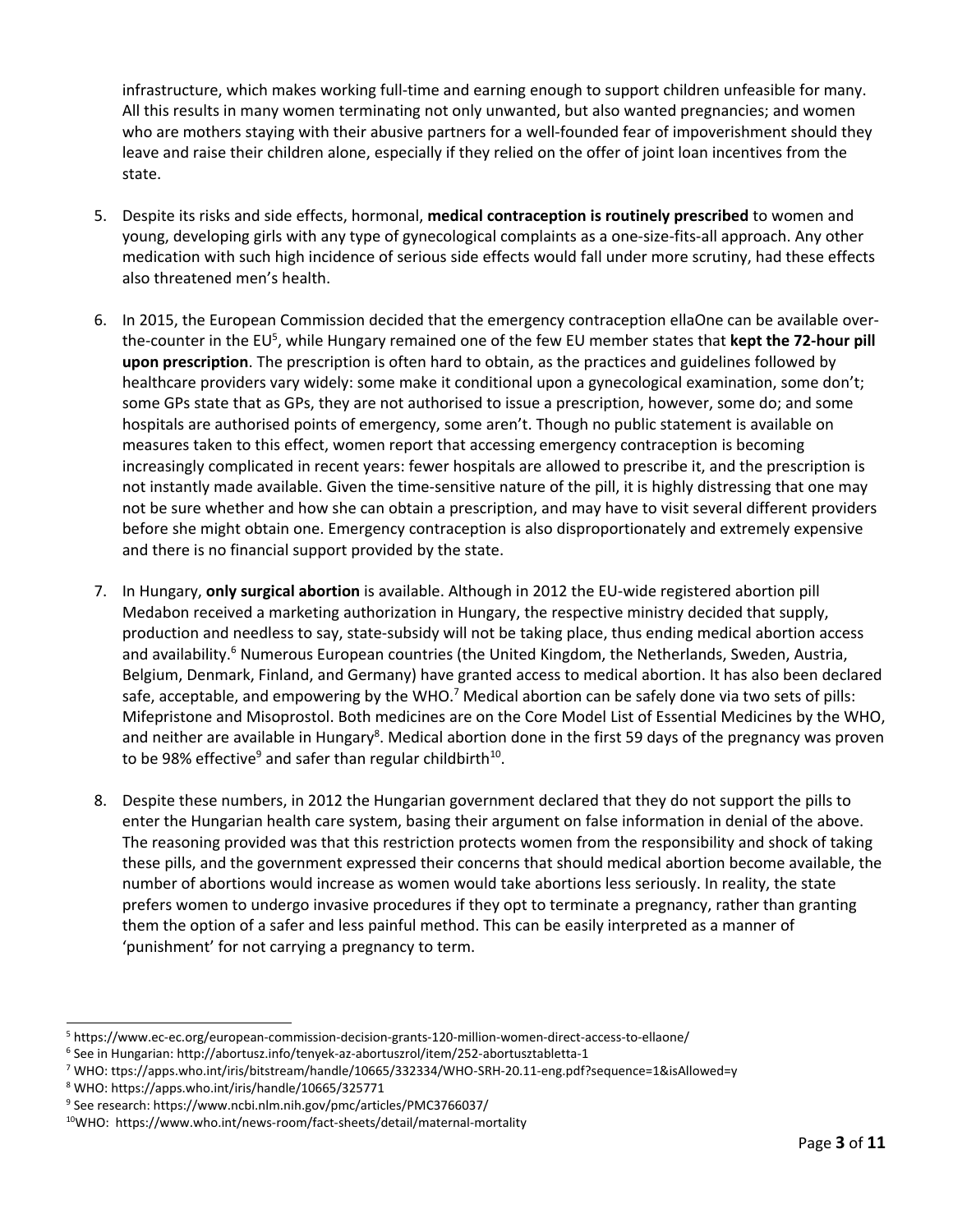- 9. As the result of banning Mifepristone and Misoprostol, Hungarian women only have one option left if they want to access medical abortion (and avoid the 2 compulsory counselling sessions). Namely, they need to go to <sup>a</sup> neighbouring country like Austria, where medical abortion is safely accessible under medical supervision in clinics. According to the closest abortion clinic in Vienna, at least 10-15 Hungarian women travel there per week to access medical abortion. Despite the ongoing COVID-19 pandemic, women continue to travel abroad, risking their health and safety to access medical abortions. Given the added fees of travelling abroad and paying for the medical service, this option is only affordable for women with better economic circumstances. At the same time, local (surgical) abortion services are costly as well. Women need to pay around €90 for the surgical procedure in advance. This amount already can cause serious financial burdens on women and their families, and state support is granted only sparingly.
- 10. Surgical abortion is done by vacuum aspiration or curettage.<sup>11</sup> When inquiring about the procedure of surgical abortion, <sup>a</sup> number of gynecologists reported that in order to dilate the cervix before the abortion, they do not always use prostaglandin (a pill which was proven to be effective and is used during delivery), but they use <sup>a</sup> plastic medical tool, which is reportedly **causing more (unnecessary) pain**. This may be due to lack of resources in the underfunded Hungarian healthcare system, attempting to save costs at the expense of women in vulnerable positions by using <sup>a</sup> reusable tool rather than providing medication. At the same time, on <sup>a</sup> more ideological level, there is <sup>a</sup> strong narrative in Hungary which suggests that women who need abortions deserve to suffer. By using <sup>a</sup> painful method of dilation rather than <sup>a</sup> medical one (echoing the same principle that makes medical abortion unavailable in Hungary), doctors have the power to 'punish' and let their opinions on abortion be known. Compelling women to go through invasive procedures when other methods are available is incompatible with women'<sup>s</sup> human rights.
- 11. Besides the medical and financial difficulties, surgical abortion is only available on the condition of attending **two compulsory counselling sessions,**<sup>12</sup> with the first session aiming at dissuading the woman from terminating her pregnancy, as is set in the law (1992. LXXIX.). Research showed that these sessions provide selective information on the risks of abortion vis-a-vis carrying the pregnancy to term, and employ guilting strategies that violate women's dignity.<sup>13</sup> The curriculum of healthcare and public service employees (state nurses) authorised to provide counselling is becoming increasingly pseudo-scientific (e.g. refer to "dormant motherly feelings" to be woken up in women seeking termination). Furthermore, some religious organisations now also have permission to provide counselling recognised by the state.
- 12. The government is framing these sessions as "successful" insofar as less women go for the second counselling session than the first one, and less go on to terminate pregnancies than go for the first session. However, they do not consider the other reasons women opt not to go to the second counselling or the procedure: that they have natural miscarriages; that their circumstances changed resulting in them keeping the pregnancy; that they seek abortion in other ways not involving the Hungarian state. Even if the sessions are "successful" in some cases, all this means is that some women are not terminating their pregnancies as <sup>a</sup> result of

 $^{11}$  This procedure is done under anaesthesia and is performed by a gynaecologist in one of the assigned hospitals. Surgical abortion can also be a safe procedure, but due to anasthesia, women lose control over their bodies during the whole process (unlike in the case of medical abortion).  $^{12}$  "[T]hese new laws and policies undermine women's health and well-being, fail to respect women's human rights, and reinforce harmful gender stereotypes and abortion stigma" (Hoctor, Lamačková 2017) https://obgyn.onlinelibrary.wiley.com/doi/10.1002/ijgo.12288 ; "Making pre-abortion counseling mandatory, does not only go against the fundamental human rights of the woman, the right to self-determination and her reproductive autonomy, but could deter <sup>a</sup> great number of women from getting access to safe abortion services, and to turn to clandestine abortion care providers." (Luchuo Engelbert Bain, 2020) <https://www.ncbi.nlm.nih.gov/pmc/articles/PMC7250210/>; "Most women do not seem to want or need pre-termination counselling therefore policies aimed at mandatory counselling, would be contrary to women's wishes.

Counselling should be targeted at women with risk factors for psychological complications post-termination." (Charlotte Baron, Sharon Cameron Anne Johnstone, 2015) <https://pubmed.ncbi.nlm.nih.gov/26106104/>; "Abortion is <sup>a</sup> safe and legal medical procedure that does not require expanded counseling." (Guttmacher Institute, 2020)

[https://www.guttmacher.org/evidence-you-can-use/mandatory-counseling-abortion#](https://www.guttmacher.org/evidence-you-can-use/mandatory-counseling-abortion)

<sup>13</sup> [http://abortusz.info/kutatas/2014/item/download/12\\_5e43f66859209e6bfe84185a8cd22234](http://abortusz.info/kutatas/2014/item/download/12_5e43f66859209e6bfe84185a8cd22234)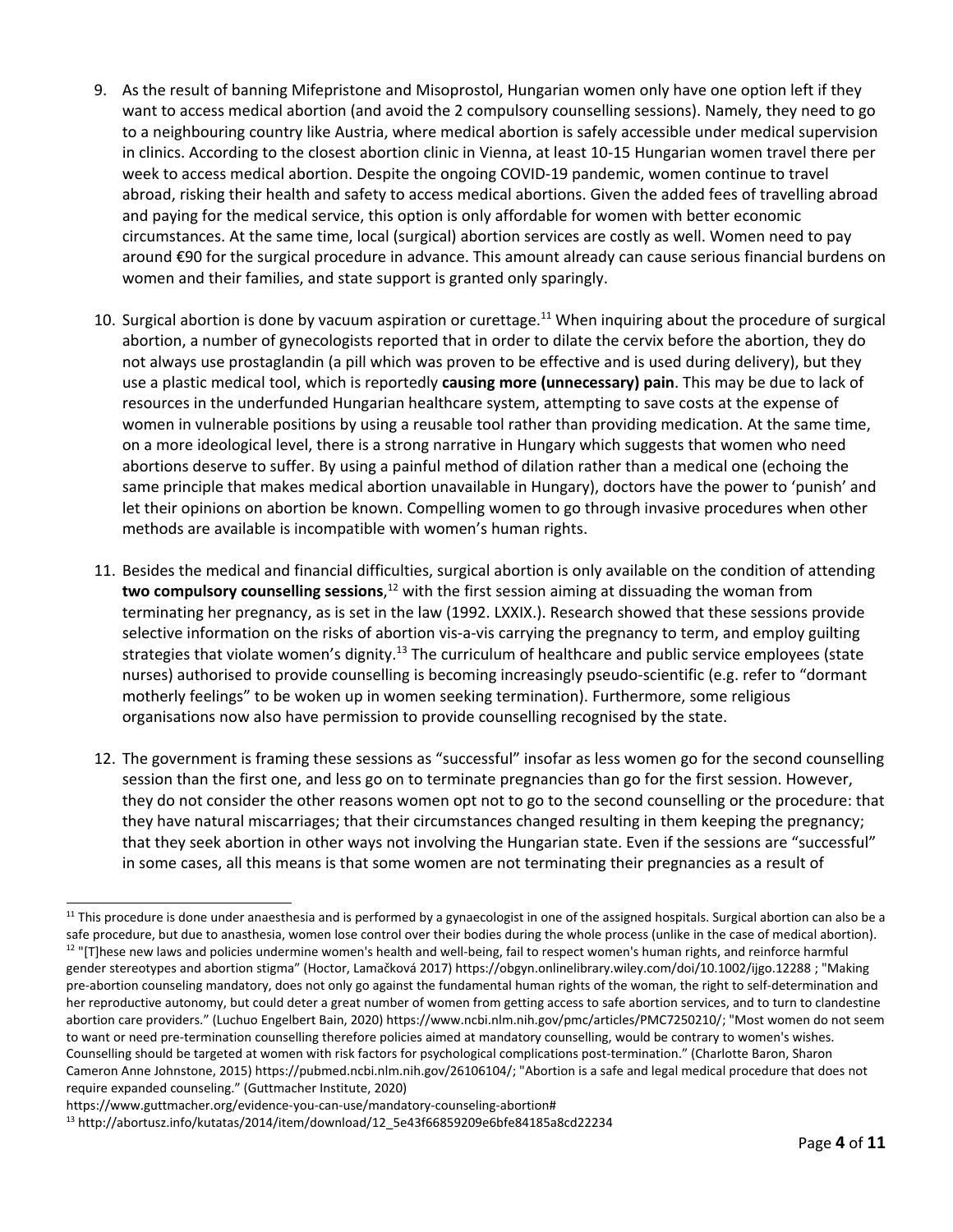manipulation and successful inducement of guilt. By and large however, women report that they are not dissuaded by these counselling sessions, but many view it instead as <sup>a</sup> (deserved) punishment and humiliation for their decision to not carry a pregnancy to term.<sup>14</sup>

- 13. In 2017, the Hungarian media reported that two church-run hospitals in Budapest received large **state funding on the condition that they will not perform abortions** in the new obstetrics and gynecology unit established from the funding, based on the cooperation of the two hospitals. 15 Another article also revealed that <sup>a</sup> training course (promoted/announced by the Catholic Charity and funded by the Ministry of Human Capacities) set the condition for attendance that the participant will not use contraception pills and methods, nor artificial insemination, at least until 31 December 2019. 16
- 14. In October 2020 the Hungarian government together with five other states co-sponsored <sup>a</sup> virtual gathering for signing the Geneva Consensus Declaration On Promoting Women'<sup>s</sup> Health and Strengthening the Family. The declaration was signed by 32 countries first hand.<sup>17</sup> The document stated that "there is no international right to abortion, nor any international obligation on the part of States to finance or facilitate abortion, consistent with the long-standing international consensus that each nation has the sovereign right to implement programs and activities consistent with their laws and policies".<sup>18</sup> The signature raises questions **whether the government plans to introduce further restrictions on abortion.** Hungary has hosted three socalled Demographic Summits to date, where politicians gathered to share strategies on raising birth rates in response to decreasing and aging populations, and where restrictions on abortion were presented as laudable policies to this effect.

### **I.2. Recommendations on preventing and terminating unwanted pregnancy**

- 15. [Recommendation 1] In light of recent developments, especially the co-sponsoring of the 'Geneva Consensus Declaration' in October 2020, we call on the Hungarian government to *reaffirm that it will ensure continued rights and access to abortion,* as it stated in the previous UPR cycle (A/HRC/WG.6/25/HUN/1, F/27, in response to 95/14). That is, the state should guarantee that:
	- a. It will not use its rewritten Constitutional text as grounds to force women to carry unwanted pregnancies to term, and
	- b. Will keep the 1992 law (securing the right to abortion, also in case of non-medical or criminal, but personal reasons) in place, mirroring the permissive stance towards abortion held by the vast majority of its population. 19
- 16. [Recommendation 2] Take all necessary measures to *enable informed decisions* on reproductive health and rights. This requires:
	- a. Insofar as compulsory counselling prior to abortion is kept in place, giving *balanced and scientifically correct information* on the risks of both terminating and of keeping the pregnancy, aiming to support the pregnant woman in making an informed decision, identifying the best decision for herself. These sessions should refrain from pseudo-scientific or religious content, and from further increasing the violation of women'<sup>s</sup> dignity by attempting to manipulate, guilt, and humiliate women.

<sup>14</sup> *Ibid.*

<sup>&</sup>lt;sup>15</sup> See in Hungarian: <https://444.hu/2017/02/09/ket-korhaz-a-kormanytol-kapott-penzert-cserebe-vallalta-hogy-nem-vegez-abortuszt>

<sup>&</sup>lt;sup>16</sup> See in Hungarian: [https://rontgen.444.hu/2019/03/18/meregdraga-tanfolyamon-stromankent-hasznalja-az-emmi-a-katolikus](https://rontgen.444.hu/2019/03/18/meregdraga-tanfolyamon-stromankent-hasznalja-az-emmi-a-katolikus-szeretetszolgalatot)[szeretetszolgalatot](https://rontgen.444.hu/2019/03/18/meregdraga-tanfolyamon-stromankent-hasznalja-az-emmi-a-katolikus-szeretetszolgalatot)

<sup>&</sup>lt;sup>17</sup> <https://www.hhs.gov/about/news/2020/10/22/trump-administration-marks-signing-geneva-consensus-declaration.html> 18 *Ibid.*

<sup>&</sup>lt;sup>19</sup> 78% of Hungarians agree that women should be the ones to decide whether they keep their pregnancy (i.e. support women's bodily autonomy and their right to opt for abortion).

http://medicalonline.hu/eu\_gazdasag/cikk/igy\_gondolkodunk\_az\_eutanaziarol\_es\_az\_abortuszrol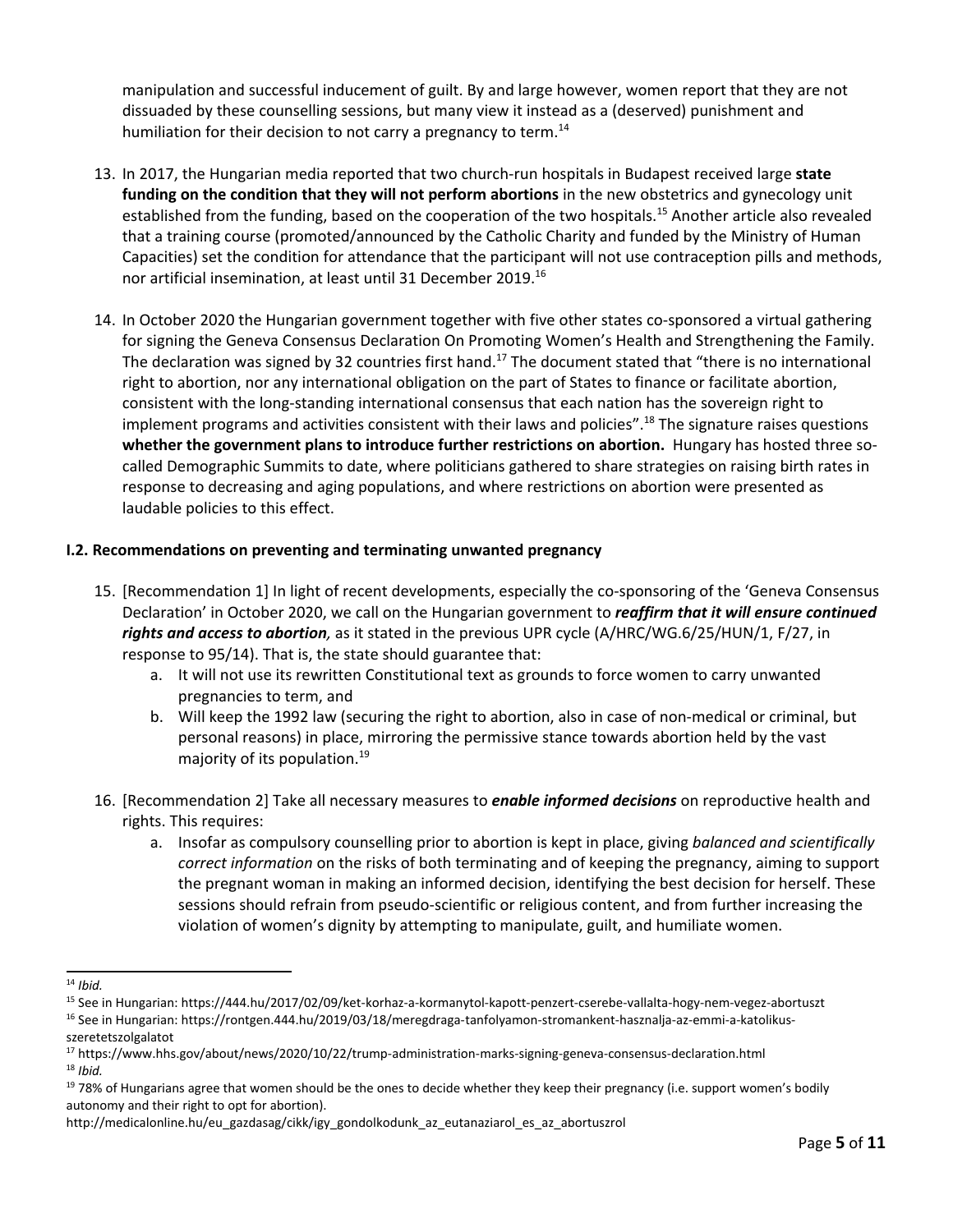- b. Providing *financial support for, information on, and access to contraceptive methods* to disadvantaged women and providing financial support for abortion.
- c. Obliging gynecologists to exercise due diligence in taking women'<sup>s</sup> and developing girls' concerns seriously and investigating gynecological complaints, offering *informed options of treatment* rather than automatically prescribing contraceptives as <sup>a</sup> universal solution to any issue.
- d. Refraining from further entrenching harmful stereotypes and approaches to sex and the relationship between the sexes through its 'education for family life' curriculum, and instead *provide sexual and relationship education* that focuses on shared responsibility, mutuality, consent, and that is adequate for violence-prevention and making informed reproductive decisions.
- 17. [Recommendation 3] The state should, echoing numerous recommendations accepted from the previous UPR cycle (see especially 128.171, 128.62, 128.57, 128.172, 128.61, 128.55, 128.59, 128.63**)** provide the necessary *support, services and infrastructure to ease the long-term economic burdens of child-rearing*: enable singleparent families to survive; prevent the impoverishment of women with children; and make it possible for mothers to exit abusive relationships with their children, without the risk of becoming destitute. The state should *revise its policies that incentivise the establishment of large families* while providing little long-term support to smaller, especially female-headed single-parent households, and households with chronically ill and children with disabilities (and ceasing long-term support later on to larger and splitting families as well).
- 18. [Recommendation 4] *Make emergency contraception available without prescription* and subsidized by the State. Ensure practices around emergency contraception are transparent and consistent across health facilities, and that those affected are appropriately informed of where they can access it.
- 19. [Recommendation 5] *Grant access to medical abortion* as an alternative to surgical abortion. Regulate unnecessarily painful medical practices throughout the process of pregnancy termination and provide the resources necessary to use medical methods of dilation.

# **II.1. Pregnancy and birthing**

- 20. Notwithstanding the declared aim of making women into mothers, the rates of **obstetric violence during pregnancy and delivery** is rampant in Hungary. Obstetric and gynecological training is outdated and does not prepare doctors for respecting women'<sup>s</sup> bodily autonomy, and there are no significant advancements to enabling women'<sup>s</sup> exercise of autonomy in deciding about their birthing experience (e.g. choosing home birth or other, alternative treatment during birthing).<sup>20</sup> Hungary still follows an over-medicalised approach to childbirth,<sup>21</sup> despite scientific evidence that midwife-led continuity of care (as opposed to the other, obstetrician-led model of maternity care) is linked to better health outcomes: intervention levels are lower, breastfeeding rates are higher and mothers' overall satisfaction is better.<sup>22</sup>
- 21. A recent study 23 found that **the right of women to informed consent and best available treatment is frequently and seriously violated** in obstetric practice in Hungary, in spite of explicit provisions in Hungarian law<sup>24</sup>. The study's results show that labour had been inducted in 22% of all deliveries and 1 out of 4 women were given labour induction without consent. Freedom of women to choose labour position was restricted in

<sup>&</sup>lt;sup>20</sup> <http://www.youngfeminist.eu/2016/08/stop-bawling-obstetric-violence-in-hungary/>

<sup>21</sup> [https://www.cochrane.org/CD004667/PREG\\_midwife-led-continuity-models-care-compared-other-models-care-women-during-pregnancy](https://www.cochrane.org/CD004667/PREG_midwife-led-continuity-models-care-compared-other-models-care-women-during-pregnancy-birth-and-early?fbclid=IwAR09D7RGaM3fbmWsfZFS1Bqf40Ha24-yi4Vt6s4_ctx8vCBf9BX78swa82c)[birth-and-early?fbclid=IwAR09D7RGaM3fbmWsfZFS1Bqf40Ha24-yi4Vt6s4\\_ctx8vCBf9BX78swa82c](https://www.cochrane.org/CD004667/PREG_midwife-led-continuity-models-care-compared-other-models-care-women-during-pregnancy-birth-and-early?fbclid=IwAR09D7RGaM3fbmWsfZFS1Bqf40Ha24-yi4Vt6s4_ctx8vCBf9BX78swa82c)

<sup>&</sup>lt;sup>22</sup> [https://www.cochrane.org/CD004667/PREG\\_midwife-led-continuity-models-care-compared-other-models-care-women-during-pregnancy](https://www.cochrane.org/CD004667/PREG_midwife-led-continuity-models-care-compared-other-models-care-women-during-pregnancy-birth-and-early)[birth-and-early](https://www.cochrane.org/CD004667/PREG_midwife-led-continuity-models-care-compared-other-models-care-women-during-pregnancy-birth-and-early)

<sup>23</sup> ETHICAL IMPLICATIONS OF OBSTETRIC CARE IN HUNGARY: Results from the Mother-Centred Pregnancy Care Survey, Szebik et al, *European Journal of Mental Health 13 (2018) 51–69*

<sup>&</sup>lt;sup>24</sup> Act CLIV of 1997 on health care, 15. § (3)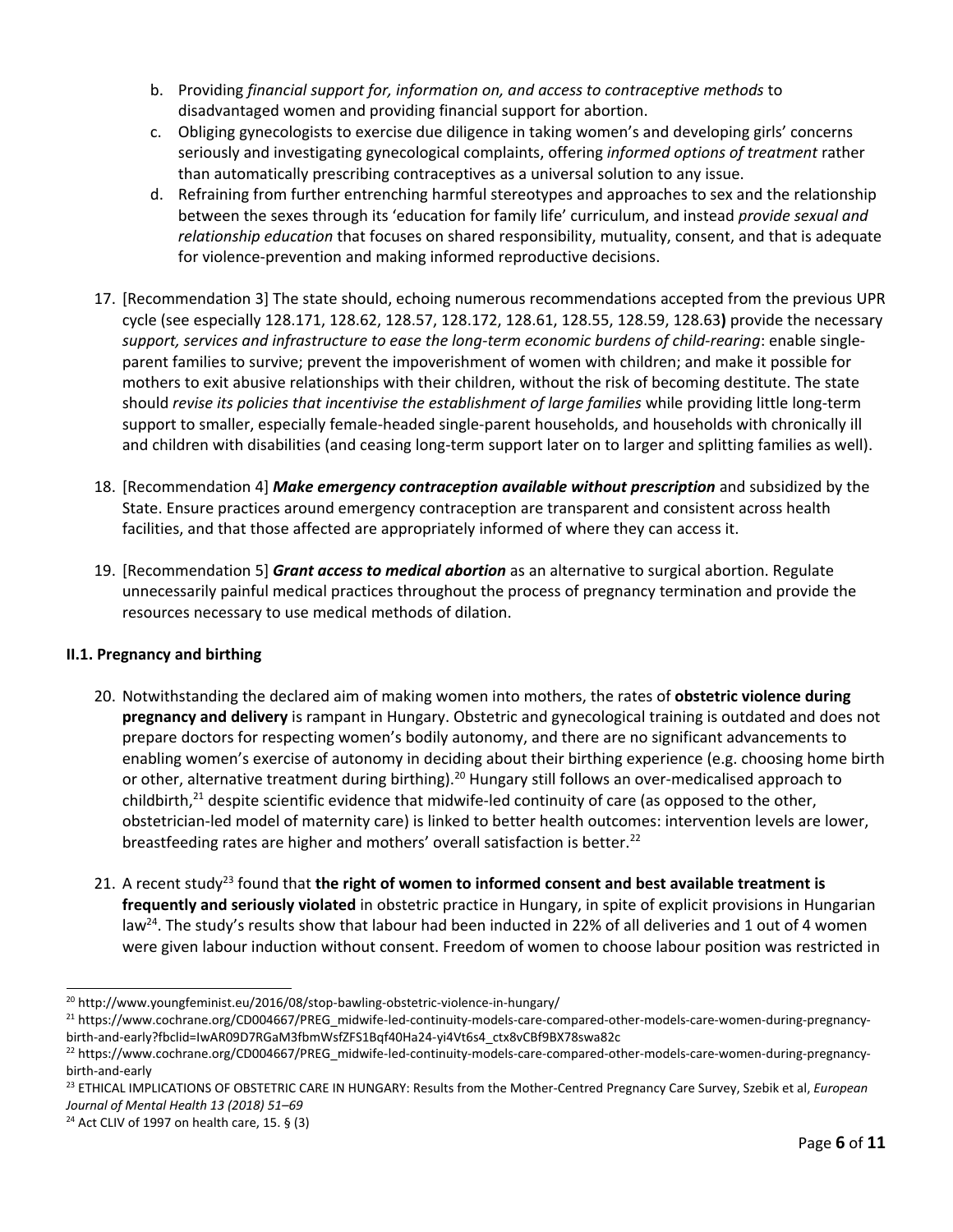2/3 of vaginal births and episiotomy<sup>25</sup> was done in 72% of cases<sup>26</sup>, at the same time 62% of women were not asked for consent to the procedure. In fact, several women had undergone episiotomy in spite of their explicit refusal. Another 1 out of 10 women who had undergone C-section were subjected to the procedure without consent, and 1 percent of them explicitly refused undergoing cesarean section<sup>27</sup>. These findings show the violation of informed consent on one hand, and the extreme proportion of medically unnecessary interventions on the other. These are highly likely to cause additional physical and psychological **harm to the health of women** giving birth. Similar concerns about practices and experiences of women who had given birth are presented in civil society initiatives<sup>28</sup>.

- 22. **Sexual harassment and abuse of women during prenatal care, birth or postpartum** also occurs in Hungary. A grassroots women'<sup>s</sup> rights movement (Maternity Care Movement/Másállapotot <sup>a</sup> szülészetben mozgalom) has been collecting **stories of abuse, mistreatment and traumatic experiences** from pregnant women and mothers. Women reported numerous experiences of: inappropriate remarks made during vaginal examination by physicians about the supposed sexual performance, appearance, weight or attractiveness of the pregnant/postpartum woman; the frequent practice of the "husband stitch"<sup>29</sup>; the unsolicited stimulation of the clitoris of women during manual examinations; and inappropriate touching of breasts during <sup>a</sup> breast examination.<sup>30</sup> Given that there is no forum for general feedback on the received care, these cases remain unknown and without consequences or remedy.
- 23. Until the end of 2019, there has been no directive or protocol in place concerning the practice of health care facilities' obstetric care departments. Despite advocacy efforts and expectations of women'<sup>s</sup> rights groups that the directive underway would finally specify comprehensive, obligatory and appropriate requirements in maternity care – a responsibility neglected since 2013 – the finally adopted directive's<sup>31</sup> approach is rather limited. Relevant women'<sup>s</sup> rights NGOs and professionals were involved only in certain parts of the discussion concerning the directive, and most of their input was not taken into consideration. The directive as <sup>a</sup> whole lacks <sup>a</sup> human rights perspective, which is certainly well indicated by the fact that **the concept of informed decision was omitted** from the section of the directive on communication with the mother-to-be. The pregnant woman is not considered to be <sup>a</sup> decision-making adult in light of this directive, which is openly expressed in its regulations: instead of declaring the woman'<sup>s</sup> right to self-determination in birthing, professionals might "allow" her certain activities, like eating, going to the toilet, or holding the newborn baby. It clearly does not treat the woman as <sup>a</sup> competent adult while **maintaining <sup>a</sup> relationship of subordination** between the physician and the mother. Further, the directive is considered to be <sup>a</sup> recommendation, merely declaring the *possibility* of using non-invasive/alternative interventions instead of setting them as the required norm. The directive also did not set any deadline for the implementation of scientifically substantiated international good practices<sup>32</sup>.

<sup>&</sup>lt;sup>25</sup> A significant surgical incision between the perineum and the posterior vaginal wall.

<sup>&</sup>lt;sup>26</sup> According to the World Health Organization's guidelines, the overall ratio of episiotomy should not exceed 10% in vaginal deliveries (WHO 1996).

 $^{27}$  The high number of C-sections indicate the probability that the interventions were not performed for medical reasons.

<sup>&</sup>lt;sup>28</sup> See in Hungarian: [https://ablakavilagra2.wixsite.com/ablakavilagra,](https://ablakavilagra2.wixsite.com/ablakavilagra) <https://emmaegyesulet.hu/> and <http://masallapotot.hu/rolunk/>

<sup>&</sup>lt;sup>29</sup> A practice sometimes used after performing an episiotomy, under which the doctor sews the women's vagina narrower with an extra stitch, often accompanied by remarks that the intervention is "for the sake of the husband" to constrict the vaginal opening for "his pleasure". There is no official statistic on the prevalence of this intervention, but accounts of women having undergone this practice show it to be an existing and alarming health and human rights violation, on par with female genital mutilation. See more in Hungarian: <https://nlc.hu/egeszseg/20210204/gatmetszes-ferjoltes-szuleszeti-eroszak/>

<sup>30</sup> See in Hungarian <https://www.facebook.com/masallapotot/posts/2875312279354969> https://nlc.hu/egeszseg/20210204/gatmetszes-

ferjoltes-szuleszeti-eroszak/?fbclid=IwAR075TOaCUZADMoQSk59shAXqarR3PH604Rd861ui13ANqdgrhyy9GSxPuc

<sup>31</sup> <http://www.kozlonyok.hu/kozlonyok/index.php?m=0&p=kozltart&ev=2019&szam=20&k=6>

<sup>&</sup>lt;sup>32</sup> See in Hungarian: <https://merce.hu/2020/02/19/jar-is-a-magyar-noknek-korszeru-szuleszeti-ellatas-meg-nem-is/>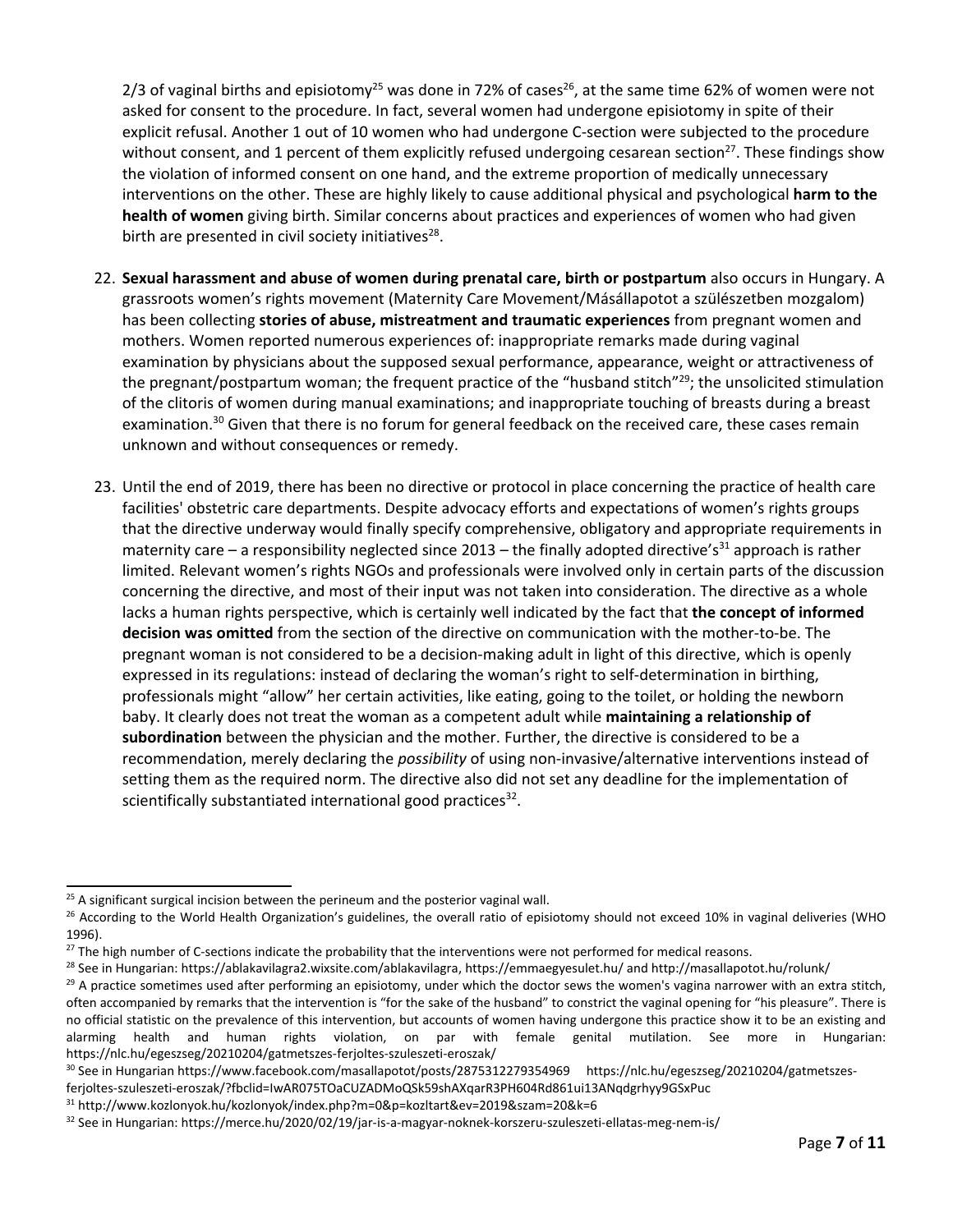- 24. **"Gratitude payments"**, <sup>a</sup> practice where pregnant women give informal payment to physicians in hopes of better treatment and care, were accepted **in 68 percent** of birth deliveries 33 . The reason behind this practice is the need of pregnant women to feel safe and be able to foresee the care received from <sup>a</sup> chosen doctor. Since clinical practices vary enormously among different healthcare facilities – and even among different doctors within <sup>a</sup> single facility – choosing <sup>a</sup> certain doctor and paying them to ensure availability for the pregnant woman at any time, gives the feeling of having at least <sup>a</sup> modicum of control over one'<sup>s</sup> bodily autonomy in the extremely vulnerable situation of giving birth. However, this practice has several negative effects: studies found that **medical interventions were more frequent** 34 in cases when the women were giving birth with <sup>a</sup> chosen doctor based on informal payment, while the respectful treatment of the women showed only <sup>a</sup> 20% difference in better treatment compared to women who gave birth with the obstetrician on duty. Furthermore, this practice clearly disadvantages women who are not economically stable.
- 25. After long-standing demand for reform concerning the practice of gratitude money, a draft bill<sup>35</sup> was submitted in October 2020, including paragraphs on the payment and employment of healthcare personnel. **The bill** was adopted within 24 hours, which **was heavily criticised** by the Hungarain Chamber of Doctors 36 . The bill changed several acts: the crime of bribery in the Penal Code now includes sections on the prohibition of the *acceptance of financial or non-financial undue advantage* 37 , while the Act on health care specifies the exact content and limits of what may constitute *"financial or non-financial undue advantage"* 38 . The changes entered into force on 1<sup>st</sup> January 2021, leaving many pregnant women afraid and alone, **not knowing in which facility and with which doctor they may give birth**, shedding light on the high insecurity concerning adequate treatment, as well as the fear from the diverse, unforeseeable and harmful practices in obstetric care in Hungary, which women try to avoid.<sup>39</sup>
- 26. It is legally possible in Hungary for women to give birth outside of the institutional framework, including home-birth.<sup>40</sup> Nevertheless, the free and informed decision of a woman regarding where to give birth to her child is overshadowed by the **stigmatization of home birth and giving birth with the help of <sup>a</sup> midwife**, which peaked at the infamous trial and conviction of midwife Ágnes Geréb in 2018<sup>41</sup>. The controversial trial and prison sentence sparked expressions of national<sup>42</sup> and international<sup>43</sup> solidarity towards Geréb and amplified concerns of midwives in Hungary due to the fear mongering of the media and the lack of clear regulations, resulting in feeling under threat when conducting midwifery practice<sup>44</sup>. There is increased concern over undermining the professional legitimacy and autonomy of midwifery practice. Additionally, the Hungarian Ombudsperson expressed his opinion that the **state is not fulfilling its obligation** to protect the rights of pregnant women, as long as home birth is **not financed by social security,** while giving birth in an institution (e.g. hospital) receives comprehensive social security financing 45 . This regulatory gap is interfering

<sup>35</sup> Draft bill no. T / 13174. on the legal status of the health service, 20.-21. § (submitted: 5th October 2020, adopted 6th October 2020)

<sup>37</sup> Act C of 2012 on the Criminal Code, 290. § (6), 291. § (6)

- <sup>39</sup> See in Hungarian: [https://www.valaszonline.hu/2021/02/16/szuleszet-halapenz-fogadott-orvosi-](https://www.valaszonline.hu/2021/02/16/szuleszet-halapenz-fogadott-orvosi-rendszer/?fbclid=IwAR1AwqY6vHHn4RZzG78uXxEwXyXBGI1LrzQHSStGHjE7zLEgqX-nDhSCVJE)
- [rendszer/?fbclid=IwAR1AwqY6vHHn4RZzG78uXxEwXyXBGI1LrzQHSStGHjE7zLEgqX-nDhSCVJE](https://www.valaszonline.hu/2021/02/16/szuleszet-halapenz-fogadott-orvosi-rendszer/?fbclid=IwAR1AwqY6vHHn4RZzG78uXxEwXyXBGI1LrzQHSStGHjE7zLEgqX-nDhSCVJE)
- 40 Regulated in Government Decree 35/2011. (III. 21.)

<sup>33</sup> [https://k.blog.hu/2021/01/02/maternity\\_english?fbclid=IwAR3v-gXlLUks-MrXCYM5T\\_sda6EGjjm-5sd8\\_pOWhXvIjWZlr1DYUG7KSEU](https://k.blog.hu/2021/01/02/maternity_english?fbclid=IwAR3v-gXlLUks-MrXCYM5T_sda6EGjjm-5sd8_pOWhXvIjWZlr1DYUG7KSEU) 34 ibid,

https://www.researchgate.net/publication/318603795 Informal cash\_payments\_for\_birth\_in\_Hungary\_Are\_women\_paying\_to\_secure\_a\_kn [own\\_provider\\_respect\\_or\\_quality\\_of\\_care](https://www.researchgate.net/publication/318603795_Informal_cash_payments_for_birth_in_Hungary_Are_women_paying_to_secure_a_known_provider_respect_or_quality_of_care)

<sup>&</sup>lt;sup>36</sup> See in Hungarian: [https://magyarorvosok.hu/cikk\\_tul-sokba-kerulne-az-orvosoknak-es-a-betegeknek-a-kormany-beremelesi](https://magyarorvosok.hu/cikk_tul-sokba-kerulne-az-orvosoknak-es-a-betegeknek-a-kormany-beremelesi-terve&category=H%C3%ADrek)[terve&category=H%C3%ADrek](https://magyarorvosok.hu/cikk_tul-sokba-kerulne-az-orvosoknak-es-a-betegeknek-a-kormany-beremelesi-terve&category=H%C3%ADrek)

<sup>38</sup> Act CLIV of 1997 on health care, 138/A. §

<sup>41</sup> See in Hungarian: <https://magyarnarancs.hu/publicisztika/az-eretnek-108789>

 $^{42}$  See in Hungarian: <https://444.hu/2018/01/20/tobb-ezer-viraggal-mondtak-halat-gereb-agnesnek>

<sup>43</sup> Solidarity statement of Human Rights in Childbirth: <https://www.facebook.com/HumanRightsInChildbirth/posts/1394715633972255>

<sup>44</sup> See in Hungarian: <https://merce.hu/2018/03/05/elhalasztjak-gereb-agnes-buntetesenek-vegrehajtasat-ader-donteseig/>

<sup>&</sup>lt;sup>45</sup> See the statement of the Ombudsperson in Hungarian: [https://www.ajbh.hu/-/az-alapveto-jogok-biztosa-az-otthonszules-allami](https://www.ajbh.hu/-/az-alapveto-jogok-biztosa-az-otthonszules-allami-finanszirozasarol-es-erdemi-valaszthatosaganak-biztositasarol)[finanszirozasarol-es-erdemi-valaszthatosaganak-biztositasarol](https://www.ajbh.hu/-/az-alapveto-jogok-biztosa-az-otthonszules-allami-finanszirozasarol-es-erdemi-valaszthatosaganak-biztositasarol)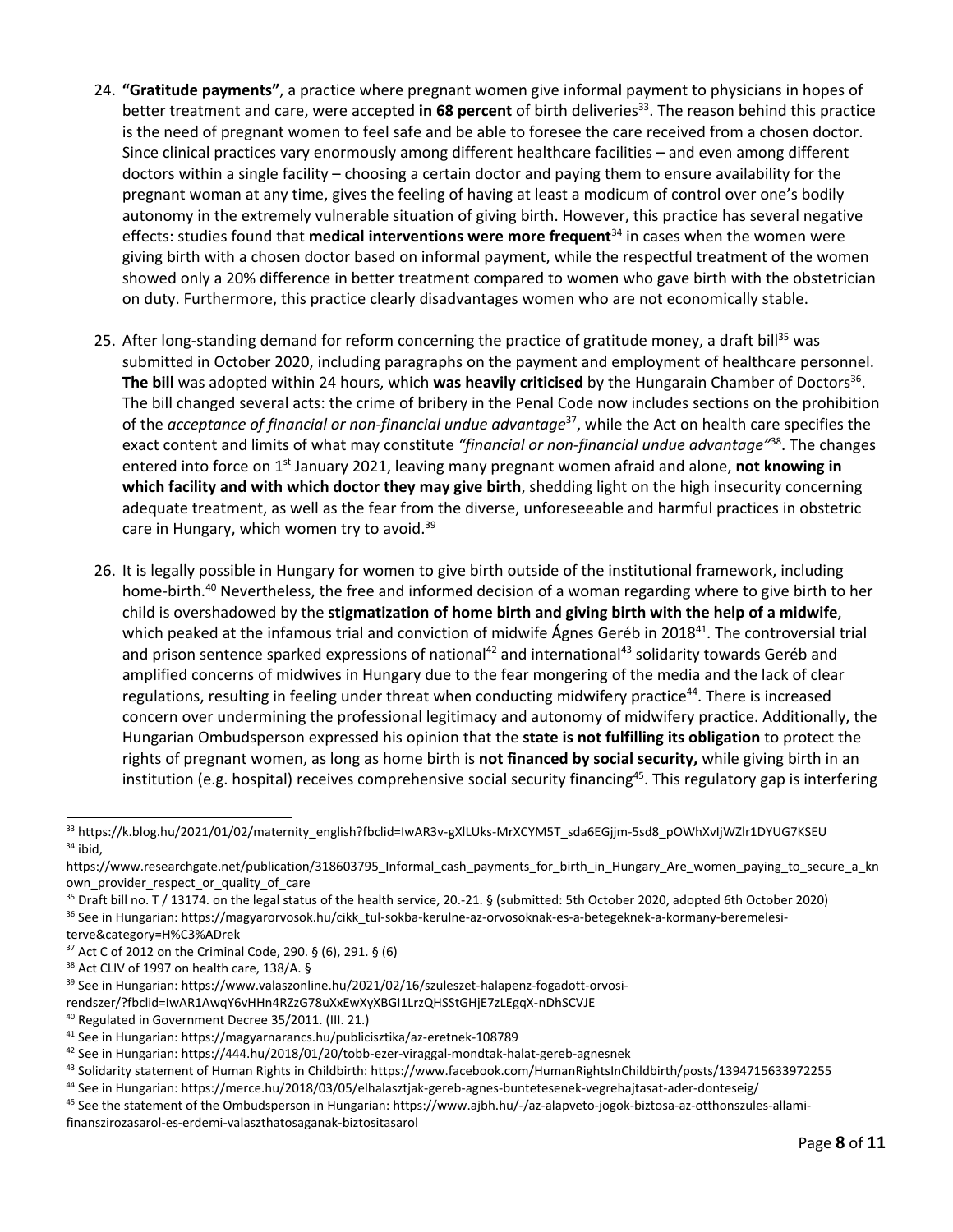with the right of women to self-determination, including the possibility to choose the place of giving birth within the framework provided by law. The current situation holds obstacles, legal uncertainties and may result in the unfavourable position of less wealthy women when choosing the place for giving birth.

27. Whereas the position of pregnant women is overall disadvantageous in obstetric care, there is also evidence of the additional **discrimination faced by Roma women**, such as: provision of worse care, rooms and facilities for rural Roma women than non-Roma women, and even performing sterilisation without consent during delivery.<sup>4647</sup>

## **II.2. Recommendations on pregnancy and birthing**

- 28. [Recommendation 6] Enforce the rights laid down in Act CLIV of 1997 on health care, with special emphasis to the principle of *informed consent*. As part of this effort:
	- a. *Patient legal representatives* need to have adequate tools to protect patients' rights, exceeding their current function of merely giving information about rights.
	- b. Establish <sup>a</sup> *unified system of feedback and accountability* in hospitals, quality monitoring and assurance to filter out inadequate practices and rights violations, thus improving the quality of care and safety for women and newborn children.
	- c. Immediately *ban gynecological and obstetric practices that are performed on women without prior information or consent*, such as the "husband stitch" and forced episiotomy.
	- d. Healthcare professionals' *training should incorporate <sup>a</sup> consent-based approach and professional guidelines* setting women-centered care as <sup>a</sup> minimum standard. Pregnancy and giving birth is not an illness, but <sup>a</sup> natural physiological process, and the treatment of pregnant women, women in labour, and newborns, as well as the training for obstetricians should be performed accordingly.
- 29. [Recommendation 7] Not penalise and marginalise, but give *space, legitimacy and appropriate funding to alternative gynecological and obstetric approaches* that center women'<sup>s</sup> needs, particularly midwifery-led care. Steps to this direction involve:
	- a. Actively and substantially *including professional and civil society organizations and individual experts in the development of any regulation* aimed at improving the situation and treatment of pregnant women in the healthcare setting.
	- b. Eliminating funding practices that are discriminatory against midwifery-led care, and instead *providing legal, financial and practical support of midwifery-led care*, including training of midwives (establishing adequate conditions enabling the proper training of midwives). Midwifery-led care is evidence-based, good for the health of mother and the baby, thus needs to be an active part of the healthcare system serving pregnant women.
	- c. Reviewing the scope of healthcare services connected to birthing currently covered by social security, and supporting women'<sup>s</sup> right to choose from all existing options for giving birth by *widening the scope of eligible, state-supported services*.

### **III.1. Sterilisation and assisted reproductive services**

30. In 2014, the **legal conditions for voluntary sterilization became more stringent**: sterilization for family planning (non-medical reasons) is allowed only for <sup>a</sup> person who is over 40 years old or already has 3 biological children.<sup>48</sup> This is a discriminatory practice and it poses health concerns, especially to women who have not reached the required age but do not want to have any or less than 3 children, and are not able to or

<sup>46</sup> See in Hungarian: [https://www.life.hu/eletmod/20160419-romanok-helyzete-es-lehetosegei-a-magyar-szuleszeti-ellatasban-szuleteshaz](https://www.life.hu/eletmod/20160419-romanok-helyzete-es-lehetosegei-a-magyar-szuleszeti-ellatasban-szuleteshaz-egyesulet.html)[egyesulet.html](https://www.life.hu/eletmod/20160419-romanok-helyzete-es-lehetosegei-a-magyar-szuleszeti-ellatasban-szuleteshaz-egyesulet.html)

<sup>47</sup> See in Hungarian: <https://24.hu/kozelet/2020/08/31/roma-anyak-diszkriminacio-kuria/>

<sup>48</sup> Act CLIV of 1997 on health care, 187. § (1) a)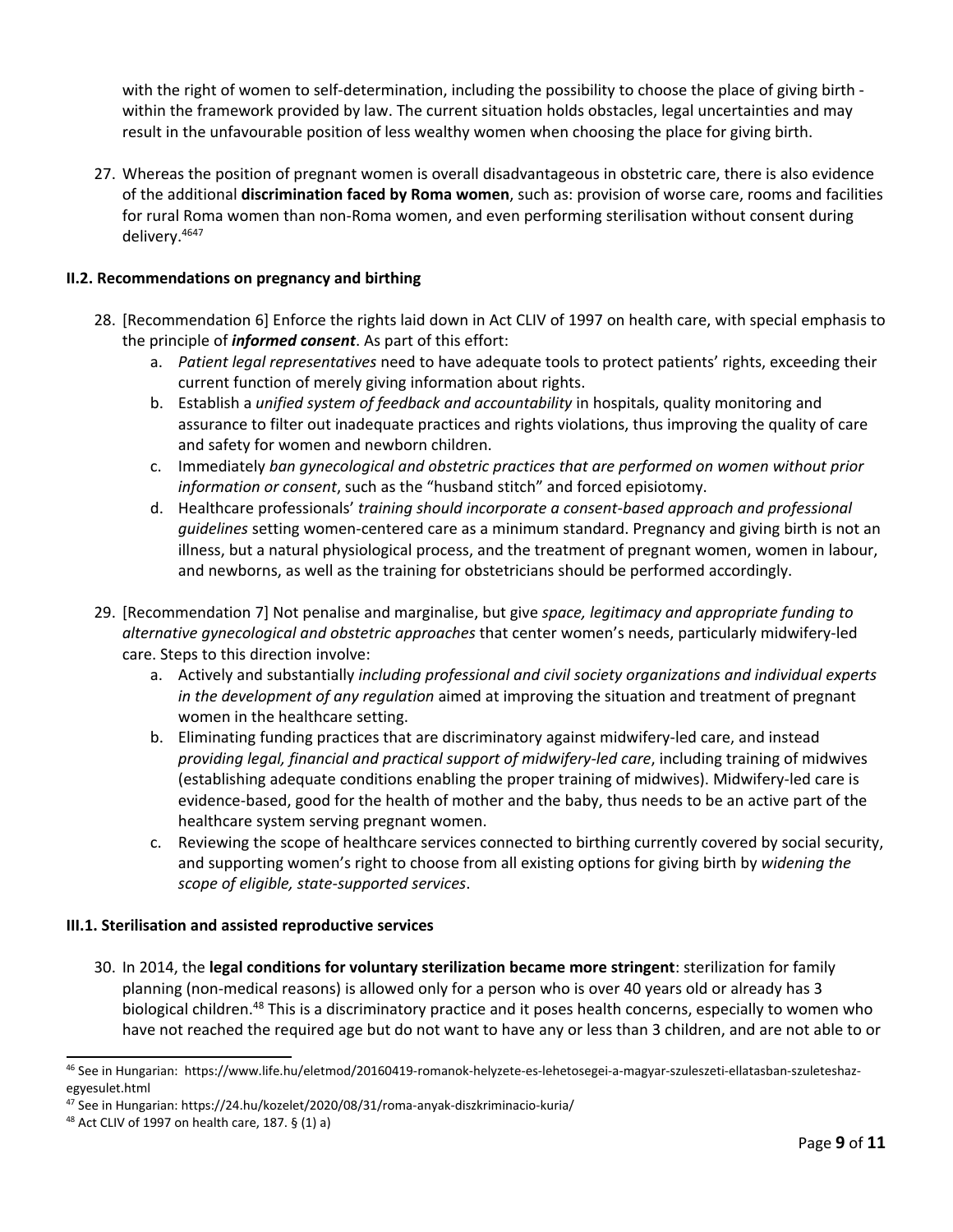do not want to use other methods of contraception, including birth control pills due to related health risks<sup>49</sup>. It also further disadvantages women who cannot access hormonal or other contraceptive methods due to their high cost; inaccessibility, especially in rural areas; and/or their partners' refusal to use condoms. Meanwhile, sterilization is considered an admissible method of birth control by the WHO $^{\rm 50}$ .

- 31. On the other hand, **forced sterilization** is an existing threat not only for Roma women, as mentioned above, but also for people living with cognitive disabilities, according to a publication<sup>51</sup> of ÉFOÉSZ (Hungarian Association for Persons with Intellectual Disability). They also express their concern of the restriction on sexuality of people living with disabilities, both in institutional and family environments. The practice of obligatory contraception use in institutional facilities concerning disabled women, as well as observing the regularity of women's periods is mentioned in a three-year independent study<sup>52</sup>. We have no knowledge about any steps taken or considered to be taken to improve the reproductive health and rights situation of women living with disabilities. It must also be taken into account that consent is <sup>a</sup> more complex subject for those living with severe mental disabilities. There is also no clarity on who should bear the care burdens that may result from childbearing of parents with severe disabilities in the lack of appropriate support.
- 32. In Hungary, **assisted reproductive services** (artificial insemination and IVF) are available for married heterosexual couples or heterosexual couples who are living together in partnership. Since 2016, single women can also apply for ARS if they have 2 medical opinions confirming their infertility or ARS is advised due to their age (1997. CLIV. §167).<sup>53</sup> Even if ARS only consists of artificial insemination, which is a primary choice for lesbian women, an aggressive hormonal treatment therapy is required preceding the procedure. In 2020, after the state took over control of fertility clinics, the government has announced to provide free fertilisation treatment to married couples.<sup>54</sup> That is, ARS are primarily tailored to support married heterosexual couples that have difficulty to conceive, but when the reason for ARS is not infertility (but being <sup>a</sup> single/lesbian woman without <sup>a</sup> male partner) and only artificial insemination (not IVF) is required, there are unnecessary deterrents and treatments. Requiring aggressive hormonal treatment as <sup>a</sup> condition of artificial insemination (when the cause of opting for assisted reproductive services is not medically proven infertility) should not be used to deter single and/or lesbian women from the procedure. This constitutes discrimination expressing preference for heterosexual, partnered parenthood.

### **III.2. Recommendations on sterilisation and assisted reproductive services**

- 33. [Recommendation 8] *Remove the conditions of voluntary sterilisation* to ensure access to people under 40 and those with no/less than 3 children.
- 34. [Recommendation 9] Establish and implement policies *preventing discrimination against* Roma women and women living with disabilities in the entirety of obstetric care and during deliveries, including forced sterilisation.
- 35. [Recommendation 10] *Eliminate discrimination between the recipients of assisted reproductive services*, so that it becomes as accessible and supported for single women, women living in lesbian partnerships, and

54 <https://www.bbc.com/news/world-europe-51061499> ,

<sup>49</sup> <https://www.plannedparenthood.org/learn/birth-control/birth-control-pill/how-safe-is-the-birth-control-pill>

<sup>&</sup>lt;sup>50</sup> <https://www.who.int/news-room/fact-sheets/detail/family-planning-contraception>

<sup>&</sup>lt;sup>51</sup> See in Hungarian: A nőiség és a nemiség kérdései értelmi fogyatékos felnőttek csoportjaiban, Az Értelmi Fogyatékossággal Élők és Segítőik Országos Érdekvédelmi Szövetségének kiadványa, 2016, p. 25-26.

<sup>&</sup>lt;sup>52</sup> See in Hungarian: AZ ESÉLYEGYENLŐSÉGTŐL A TAIGETOSZIG? KUTATÁSI ZÁRÓTANULMÁNY, Nemzeti Kutatási, Fejlesztési és Innovációs Hivatal – NKFIH, ELTE BGGYK, Fogyatékosság és Társadalmi Részvétel Intézet, 2017, p. 171-172., <https://core.ac.uk/reader/84467090>

<sup>&</sup>lt;sup>53</sup> [http://www.neak.gov.hu/felso\\_menu/lakossagnak/ellatas\\_magyarorszagon/egeszsegugyi\\_ellatasok/meddosegkezelesi\\_eljarasok](http://www.neak.gov.hu/felso_menu/lakossagnak/ellatas_magyarorszagon/egeszsegugyi_ellatasok/meddosegkezelesi_eljarasok) , https://www.hazipatika.com/eletmod/meddoseg/cikkek/lombik egyedulallo noknek ki lesz az apa/20170209145809

[https://index.hu/gazdasag/2020/01/13/meddoseg\\_klinika\\_kaali\\_intezet\\_szuletes\\_demografia\\_novak\\_katalin2/](https://index.hu/gazdasag/2020/01/13/meddoseg_klinika_kaali_intezet_szuletes_demografia_novak_katalin2/)